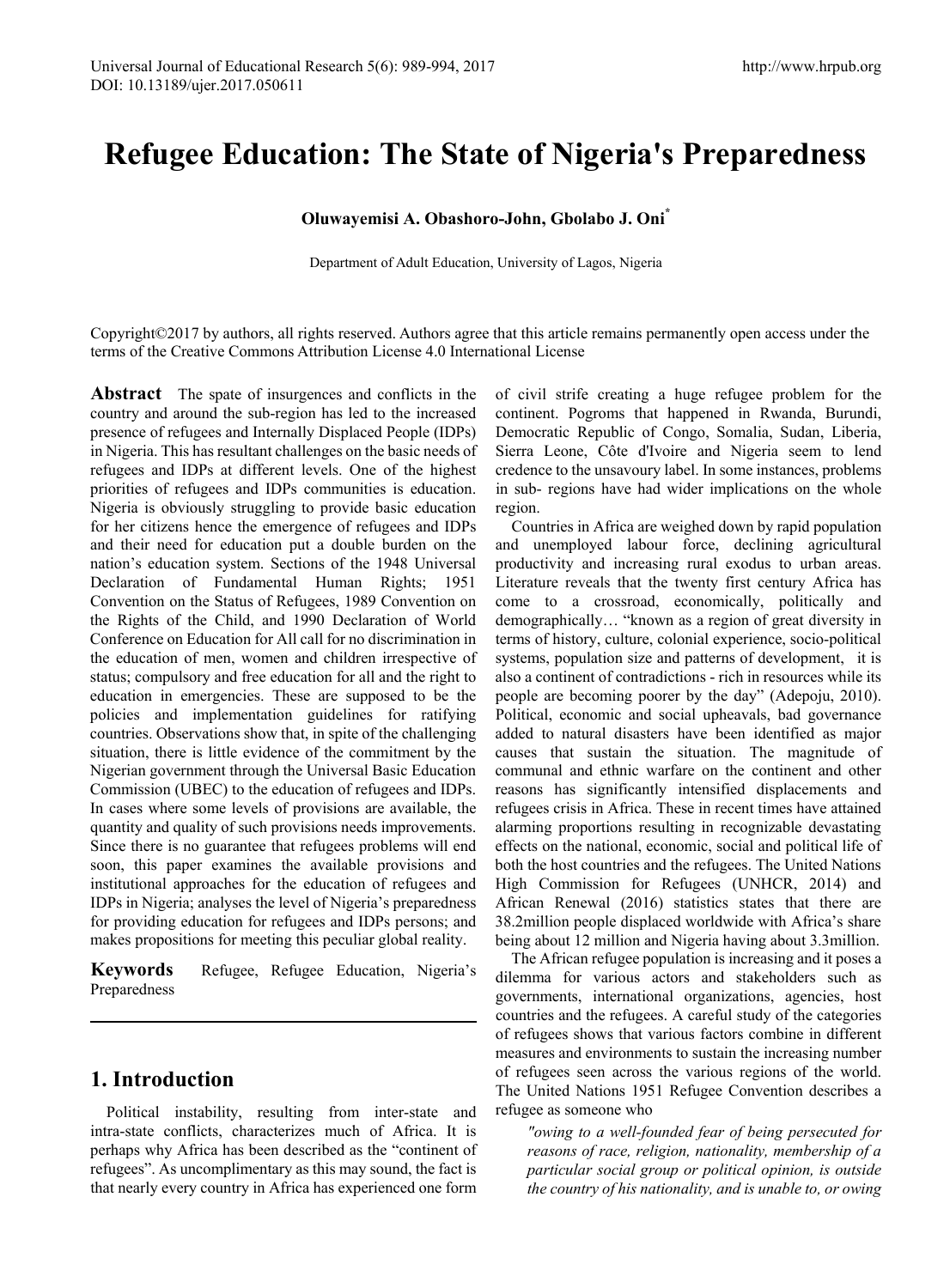*to such fear, is unwilling to avail himself of the protection of that country'. (UNHCR, 1967)*

International refugee law defines a refugee as

*'someone who seeks refuge in a foreign country*

*because of war and violence, or out of fear of persecution'.*

Internally displaced persons are similar to refugees, but they are people who have not crossed any international borders (are displaced within their own countries*).*

The types of refugees found in literature are:

- Refugees created by human conflicts **"crises refugees"**
- Refugees created by natural and environmental disturbances – **'environmental refugees'**
- Refugees created by economic circumstances**.** These are products of situations in which people are unable to support themselves in their places of abode and move in search of greener pastures (Oluyemi- Kusa, 2010).

These definitions view refugees from racial, religion, political and social perspectives. Many events thereafter have added to emergent factors that turn people to refugees. Some of these problems are usually geographical or limited to groups but varies from one country to another. Factors such as ecological problems, ethnic discrimination or cleansing, religion, poverty, misinformation, cultural threat and discrimination in the case of HIV/AIDs victims may be added. When such people move across borders they become refugees. However, when they remain within the borders of their countries of location, they are referred to as Internally Displaced Persons (IDPs).

The spectre of world terrorism and sectarianism of various shades has ravaged several countries turning millions of people to either refugees or IDPs. The activities of ISIS in Iraq and Syria; Al Shabah in Somalia and Boko-Haram in Nigeria and the West African sub-region have created a flood of refugees and IDPs in the regions mentioned.

## **2. The Nigerian Situation: Locations and Figures**

Nigeria consists of many cultures and ethnic and

sub-ethnic groups who practice different types of religions. Literature reveal (Eze, Okpala & Ogbodo; 2014) that there are approximately 400 ethnic groups and 450 languages in Nigeria. This peculiar circumstance and subsequent ethno-religious conflicts is reflected in the Boko Haram insurgency which surged the population of IDPs in Nigeria (New York Times, 2015). The problem of refugees and IDPs in Nigeria started when these insurgents took over large areas of the North Eastern part of Nigeria and forced millions of people (men, women and children) to flee their homes. This compelled government to set up camps to accommodate them to ensure their wellbeing.

Currently, displaced persons live in 32 formal camps, host communities and satellite camps in different States Northern Nigeria. Popular among these with available figures

| Borno             | $-1.158.362:$ | 19 camps      |
|-------------------|---------------|---------------|
| <b>Ngala</b>      | $-70,505$     |               |
| Dikwa             | $-53,636$     |               |
| Bama              | $-27,000$     |               |
| Damboa/Sabon Gari | $-25.311$     |               |
| Adamawa           | $-125, 689;$  | <i>Acamps</i> |
| Yobe              | $-107,562;$   | 9camps        |

*(www.vanguardngr.com,* April 2016*)*

Figures based on an assessment conducted from November to December 2015 by the International Organization for Migration's (IOM) Displacement Tracking Matrix (DTM) team in 207 Local Government Areas (LGA) covering 13 States of Northern Nigeria:

*Abuja (13,481 IDPs); Adamawa (136,010); Bauchi (70,078); Benue (85,393); Borno (1,434,149) Gombe (25,332); Kaduna (36,976); Kano (9,331); Nasarawa (37,553); Plateau (77,317); Taraba (50,227); Yobe (131,203); Zamfara (44,929) (IOM/NEMA, 2016)*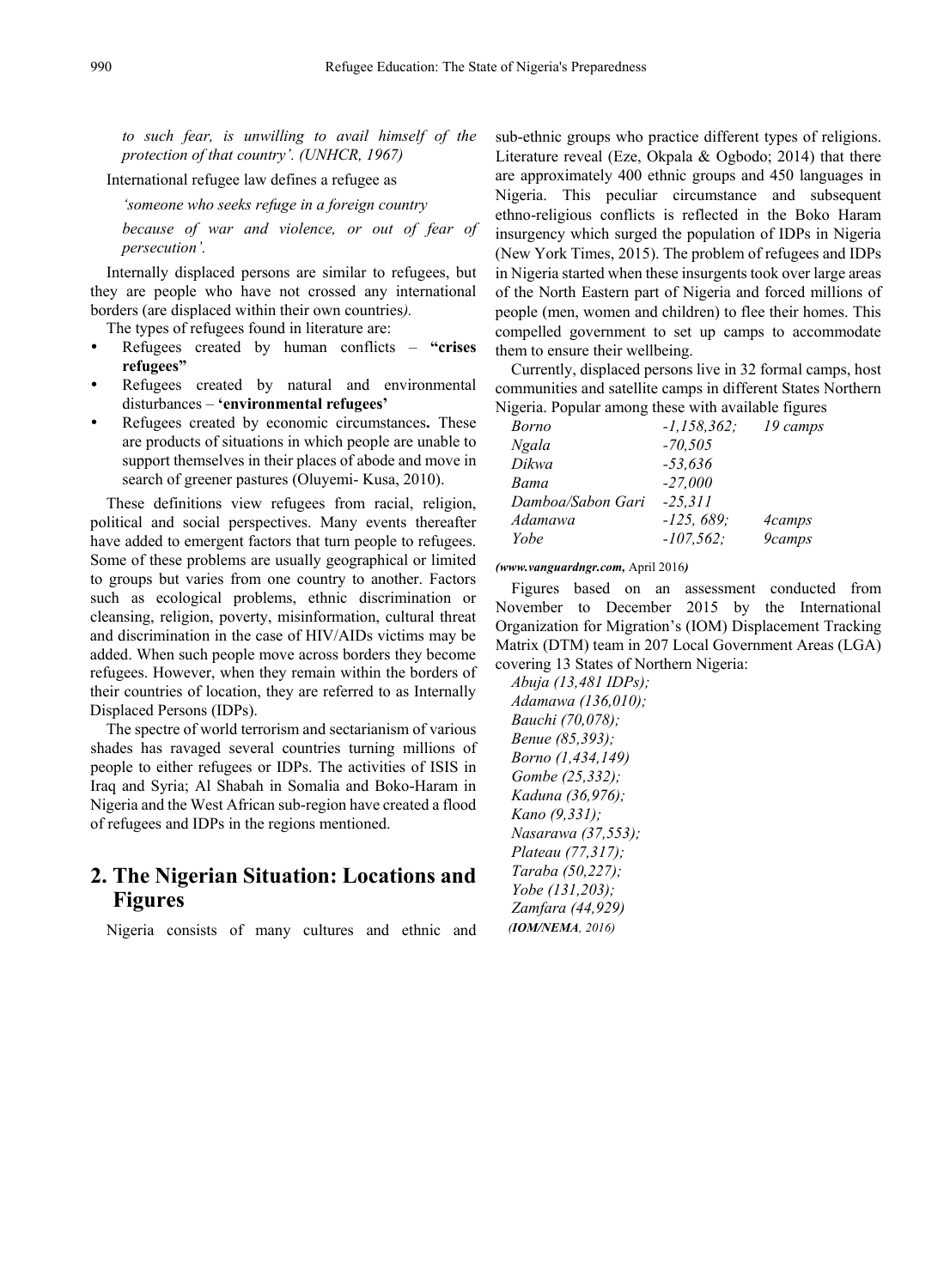

There is no gainsaying that the presence of refugees or internally displaced persons in any country has direct effects on the country's finances and infrastructure. The case of Nigeria is further accentuated with the downturn in its economic fortunes with the global decline in crude oil prices and the recent bombing activities of militants in the Niger Delta region, from where the bulk of her earnings and revenues are derived. This is further compounded by the activities of rampaging Fulani herdsmen, who are causing considerable displacement of persons from their

communities.

Nigeria, especially since the commencement of the Boko Haram insurgency in the North East and communal clashes has had to grapple with the problem of developing systems and processes of crisis response mechanisms to solve resultant problems. It should be noted that Nigeria fought a bitter civil war between 1967 and 1970 without any form of borrowing because she had a very healthy economic circumstance during this period. The country's economic situation today is completely different and it is not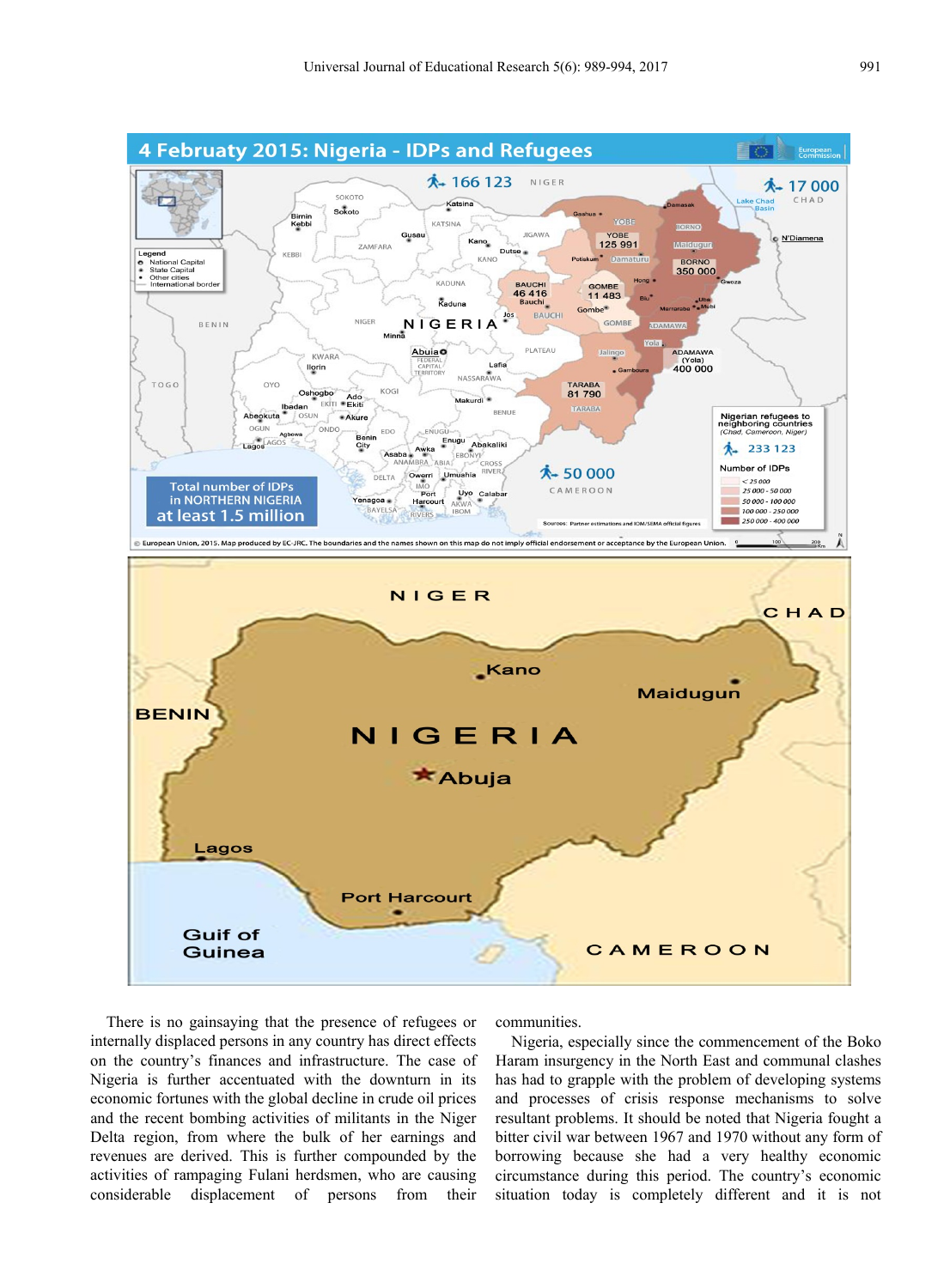unexpected that her ability to intervene and level of preparedness to adequately and effectively respond to the challenge of refugees and internally displaced persons may be seriously hampered.

#### **2.1. Education and Refugee Education**

For those who have practically lost all other assets, education represents a primary survival strategy which forms the basis to build livelihood and reintegration. Education seen as a basic right is enshrined in the 1989 Convention on the Rights of the Child, the 1951 Refugee Convention and the National Policy on Education (NPE; 1977, 1981, 1998 and 2004) as well as the 2000 Universal Basic Education (UBE) Policy in Nigeria.

The sole aim of basic education in Nigeria is to equip individuals with knowledge and skills that will enable them to

- a live meaningful and fulfilling lives;
- b contribute to the development of the society;
- c derive maximum social, economic, and cultural benefits from the society;
- d discharge their obligations competently (FME,1999.)

It may be implied from the above stance on basic education that the UBE is expected to provide free and compulsory education for all including special groups, refugees.

Refugee education is meant to foster social cohesion, provide access to life-saving information, address psychological needs and offer and stable environment for these persons referred to as refugees. It is to help these rebuild their lives, communities and direct energies towards productive and meaningful lives.

Refugee education requires professionals in all aspects of education relevant to develop the vital learning domains which include basic knowledge, technical or job related skills, positive attitudes, inter-personal relationship and productive consciousness, for personal and communal efficiency.

Education is a vital tool for individual, community, and national development. The objectives of education in countries are directly situated within their overall National Development Plans. These apply to internally displaced persons.

For most refugees and internally displaced persons, education, whether basic literacy or skill based training may help to put life into their seemingly dead situations. The level of preparedness for refugee education is dependent on the economic circumstances of the nation especially as most to the camps hosting the IDPs are managed by a central agency, the National Emergency Management Agency (NEMA). NEMA is directly funded by the Federal Government despite recession. Taking into consideration the fact that there is a generally acknowledged deficit in Nigeria's education infrastructure and its inability to provide most basic requirements for the education sector, the level of preparation for refugee education may suffer greater deficit.

A country's level of preparation is expected to meet at least the basic demands of refugee education and show her ability to adequately and proactively deploy resources to meet emergency situations as they arise. The typical response to refugee situations is to focus on relief materials such as food, clothing and medical supplies. To a large extent, Nigeria has shown preparedness in these areas.

Nigeria has been generously described by some scholars as a developing country. Less generous analysts have, however, referred to the country as an under-developed country. This description undoubtedly derives from its very low level of social and economic infrastructure, which directly impact on the standard of living of the majority of her population.

The submission in this paper is that the level of preparedness for refugee education must be situated against the background of the country's present economic circumstances and her ability to effectively address any form of disasters and emergencies.

A reality of assessment of Nigeria's preparedness is that there is a lot that still needs to be done to bring us to the required level. The President of Nigeria visited one of the IDP camps in the North Eastern geo-political zone towards the end of year 2015. Nigerian newspapers were awash with news about the parlous state of the camp, which is symptomatic of most of such camps. Infrastructure is lacking and the state of the inhabitants of the camps is considered as very poor.

Mass and social media images show the conditions of most refugee camps and the living status of refugees. Even those in developed economies, cannot be said to be fully prepared to cover the social and education needs of refugees.

#### **2.2. Hyperlink Pictures**

Refugees and other displaced persons, however, require more than relief. They require support to be able to continue with life and relatively good living. Adult, adolescent and children refugees or internally displaced persons share common characteristics, which include the disruption of their education or business. This has considerable implications on their psyche, which calls for specialists' support. The kind of education proposed for such persons must be functional and not merely academic or basic literacy.

To be able to achieve the major objective of ensuring basic education for refugees and displaced persons, the United Nations in 2010 passed the resolution on the right to education in emergencies. Following this, the Interagency Network on Education in Emergencies (INEE) in collaboration with other committed groups developed these four tools to assist. They are

- a INEE and IASC Education Cluster's Module 14: Human Rights and Accountability.
- b The INEE Minimum Standards for Education, Preparedness, Response, Recovery.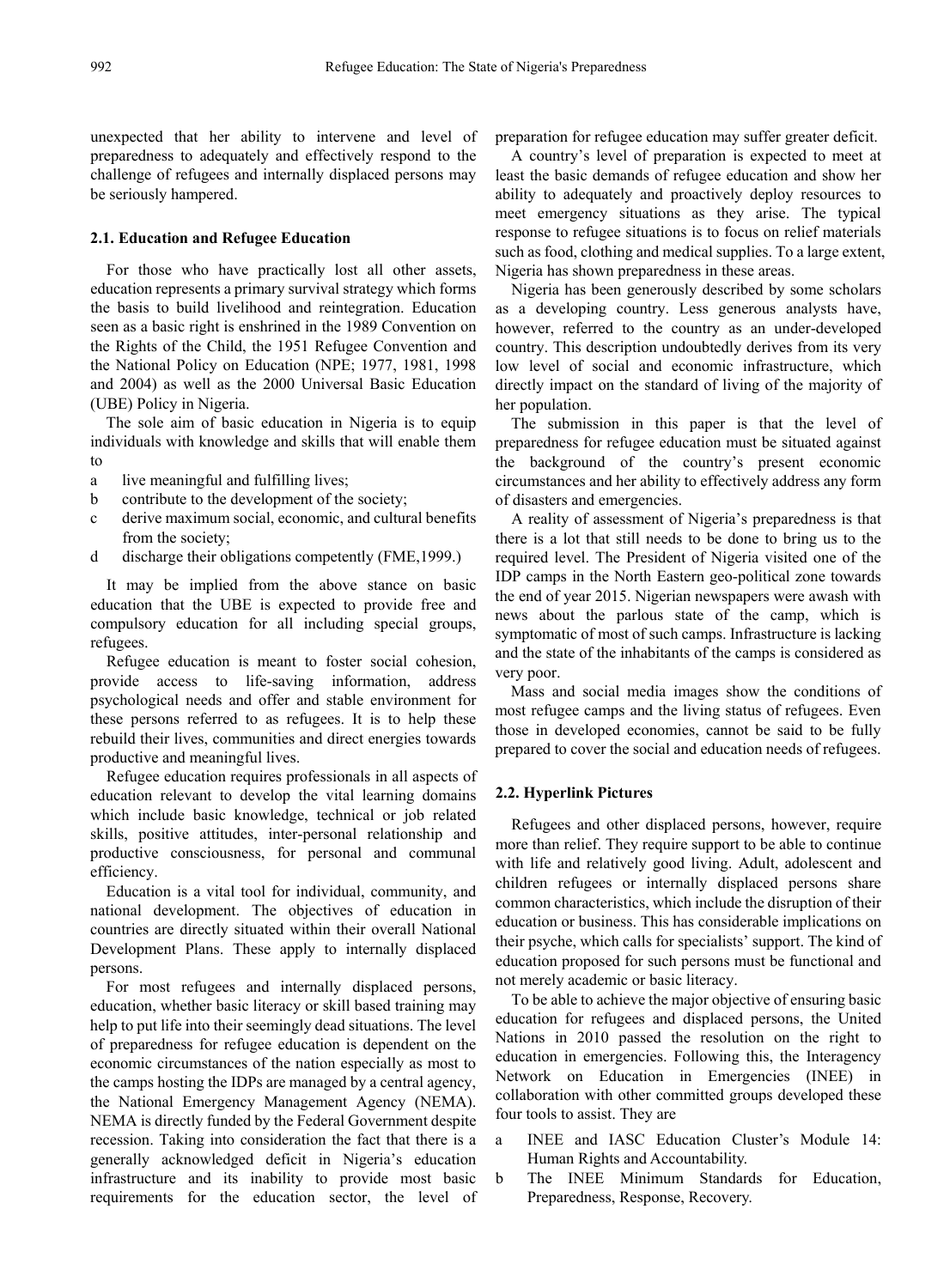- c The INEE Teaching and Learning Guidance Notes.
- d The INEE Reference Guide on External Education Financing.

The major objective is to ensure that refugees have access to basic education. The situation of the refugee is an unusual one caused by decisions and actions to which he is not a party. Much as the situation is external to the refugee some form of coercion is also exerted over him or her and the pain the refugee feels can only be assuaged through appropriate psycho-social and educational measures.

At the individual level, refugee education can focus on productive activities, which may be in the informal sector. In as much as a future without wars and natural disasters is desirable, it may be far-fetched. Refugee situations will necessarily be disrupted hence efforts must be deliberately made to ameliorate the impact of disruptions and restore the psycho-social balance of the refugees and displaced persons. It is necessary that efforts be directed at formal education for children and non-formal for adults.

Refugee education can be treated as an emergency where there are military conflicts to include refugees, soldiers and fighters. It can be structured to cover all parties involved. Soldiers and fighters can be taught to respect the rights of refugees and displaced persons.

Educators involved with refugees can devise means of providing temporary classrooms and improvise to meet peculiar needs of refugees. They may be able to support the refugees psychologically and create a feeling of hope for the future after the current emergency.

The overall objective of refugee education is to improve their living standard and socio-economic circumstances. We must be always reminded that the situation of the refugee is an unusual one caused by decisions and actions which they may not be party to. Refugee education may not be limited to just formal education but an attempt to impact knowledge in all areas of life which will enable the refugee develop skills for independence.

Action plan for refugee education is akin to preparation for natural disasters like hurricanes or mudslides because they may occur without warnings and their impacts inform human and social crises. Observations show that politically motivated instability, ethnic and religious uprising build up with time and explode with consequent social crises, in some cases, refugee issues. The case of Boko Haram and the resultant IDPs situation in Nigeria buttress this perspective. Action plan may therefore consider many aspects of the structural and institutional capacity of the country. Further considerations may be given to the psychological status and geographical location of the refugees and camps. It may not be out of place to commit to

- Training of citizens for multi-tasks in all circumstances
- Participation of faith-based and philosophical organizations in citizenship education
- Planned logistics for stewards and use of regional resources
- Regionalization of emergency relief organizations for prompt intervention
- Partnership with international relief organizations in peace time
- Regionalization of emergency relief materials for easy distribution
- Occasional drills and monitoring of social trends in politics, economy and social relationships.

# **3. Conclusions and Recommendations**

Nigeria being the largest country in Africa is naturally a major player in the affairs of the continent. Nigeria has served as a place of refuge for person's fleeing armed conflicts and economic and political problems across the continent. In the mid and late 1970s, the country actively provided refuge for citizens of Angola, Mozambique, Namibia, South Africa and Zimbabwe fighting for political independence.

Though Nigeria has provided relief and support in times of crises and emergencies, yet the majority of refugees do not receive basic education. Literature reveals that of the approximately 20 million refugees under the care of the UNCHR, half are children below 18years; only 50% of the children are enrolled in primary education; 25% in secondary education and 1% have access to tertiary education. These figures include those from Nigerian where accurate data estimations are not available. This situation requires concerted efforts of governmental and non-governmental bodies. Preparations should include but not limited to the following:

- Practitioners are advised to devise strategies that will allow the sharing and exchange of knowledge and skills that refugees are carrying from their homelands.
- Since resources and supplies are limited, provisions of vocational and entrepreneurial training for employment to meet personal and family sustenance requirement are to be intensified.
- Often the class sizes are large with learners who are of varying educational backgrounds, language skills and ages. Teachers are to be supported and trained to meet the challenges of teaching in refugee communities.
- Teachers and other professionals are likely to be among the refugees or IDPs. Identify teachers in the population who may organize educational and recreational activities and support informal educational groups organized by refugees and displaced persons themselves.
- It is therefore imperative that international organizations, foundations and developed countries offer assistance and support the country to improve on its preparedness through building the capacity of specialized teachers.
- Where applicable and practicable, anticipatory training may be given to teachers on the educational tools